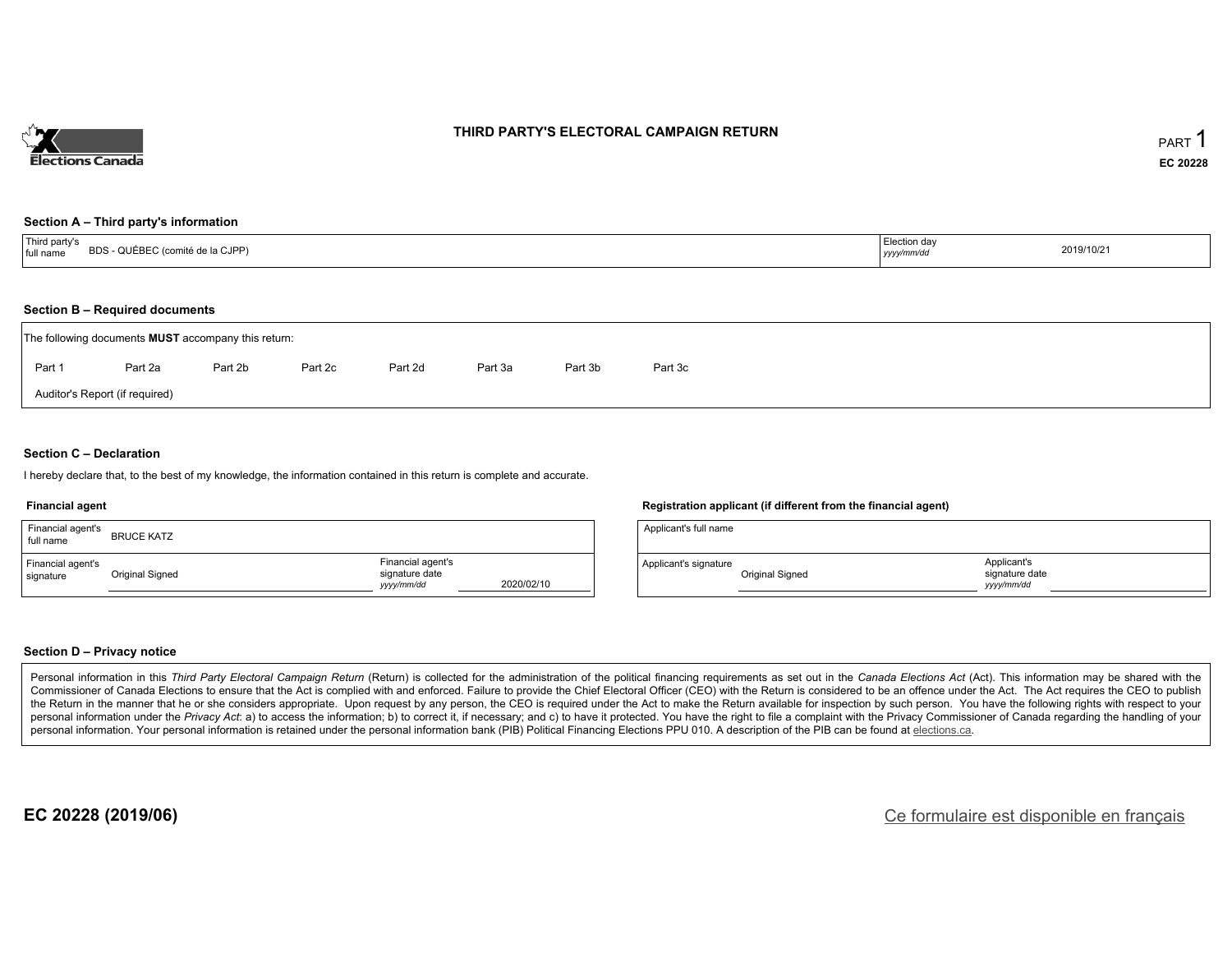

## **THIRD PARTY'S ELECTORAL CAMPAIGN RETURN HIRD PARTY'S ELECTORAL CAMPAIGN RETURN<br>Statement of monetary contributions received PART 2a PART 2a**

**EC 20228**

| No. | Full name                                         | <b>Street</b><br>no. | <b>Street</b> | Apt. | City       | Prov./<br>Terr. | Postal<br>code | Date<br>received<br>yyyy/mm/dd                                                      | Individual<br>\$ | Business /<br>Commercial<br>organization<br>\$ | Government<br>\$ | <b>Trade union</b><br>\$ | Corporation<br>without share<br>capital<br>\$ | Unincorporated<br>organization or<br>association<br>\$ |
|-----|---------------------------------------------------|----------------------|---------------|------|------------|-----------------|----------------|-------------------------------------------------------------------------------------|------------------|------------------------------------------------|------------------|--------------------------|-----------------------------------------------|--------------------------------------------------------|
|     | Coalition pour la Justice et la Paix en Palestine |                      |               |      | Ile Perrot | QC              | J7V2J5         | 2019/10/08                                                                          |                  |                                                |                  |                          |                                               | 3,790.30                                               |
|     |                                                   |                      |               |      |            |                 |                |                                                                                     |                  |                                                |                  |                          |                                               |                                                        |
|     |                                                   |                      |               |      |            |                 |                |                                                                                     |                  |                                                |                  |                          |                                               |                                                        |
|     |                                                   |                      |               |      |            |                 |                |                                                                                     |                  |                                                |                  |                          |                                               |                                                        |
|     |                                                   |                      |               |      |            |                 |                |                                                                                     |                  |                                                |                  |                          |                                               |                                                        |
|     |                                                   |                      |               |      |            |                 |                |                                                                                     |                  |                                                |                  |                          |                                               |                                                        |
|     |                                                   |                      |               |      |            |                 |                |                                                                                     |                  |                                                |                  |                          |                                               |                                                        |
|     |                                                   |                      |               |      |            |                 |                |                                                                                     |                  |                                                |                  |                          |                                               |                                                        |
|     |                                                   |                      |               |      |            |                 |                |                                                                                     |                  |                                                |                  |                          |                                               |                                                        |
|     |                                                   |                      |               |      |            |                 |                |                                                                                     |                  |                                                |                  |                          |                                               |                                                        |
|     |                                                   |                      |               |      |            |                 |                |                                                                                     |                  |                                                |                  |                          |                                               |                                                        |
|     |                                                   |                      |               |      |            |                 |                |                                                                                     |                  |                                                |                  |                          |                                               |                                                        |
|     |                                                   |                      |               |      |            |                 |                |                                                                                     |                  |                                                |                  |                          |                                               |                                                        |
|     |                                                   |                      |               |      |            |                 |                |                                                                                     |                  |                                                |                  |                          |                                               |                                                        |
|     |                                                   |                      |               |      |            |                 |                |                                                                                     |                  |                                                |                  |                          |                                               |                                                        |
|     |                                                   |                      |               |      |            |                 |                | Totals carried forward from previous page \$                                        |                  |                                                |                  |                          |                                               |                                                        |
|     |                                                   |                      |               |      |            |                 |                | Total amount of monetary contributions by contributors who gave over \$200 (A)      |                  |                                                |                  |                          |                                               |                                                        |
|     | Number of contributors who gave over \$200        |                      |               |      |            |                 |                |                                                                                     |                  |                                                |                  |                          |                                               |                                                        |
|     |                                                   |                      |               |      |            |                 |                | Total amount of monetary contributions by contributors who gave \$200 or less $(B)$ |                  |                                                |                  |                          |                                               |                                                        |
|     |                                                   |                      |               |      |            |                 |                | Number of contributors who gave \$200 or less                                       |                  |                                                |                  |                          |                                               |                                                        |
|     |                                                   |                      |               |      |            |                 |                | Total amount of all monetary contributions (A+B)                                    |                  |                                                |                  |                          |                                               | 3,790.30                                               |
|     |                                                   |                      |               |      |            |                 |                | Number of contributors who gave monetary contributions                              |                  |                                                |                  |                          |                                               | $\overline{1}$                                         |

| <sup>l</sup> Third<br>party | `IPP'<br>`≏ de la CJ⊩<br>שם | ' day<br>2019/10/2<br>יו <i>חורי</i> .<br> | $P$ aqe |
|-----------------------------|-----------------------------|--------------------------------------------|---------|
|-----------------------------|-----------------------------|--------------------------------------------|---------|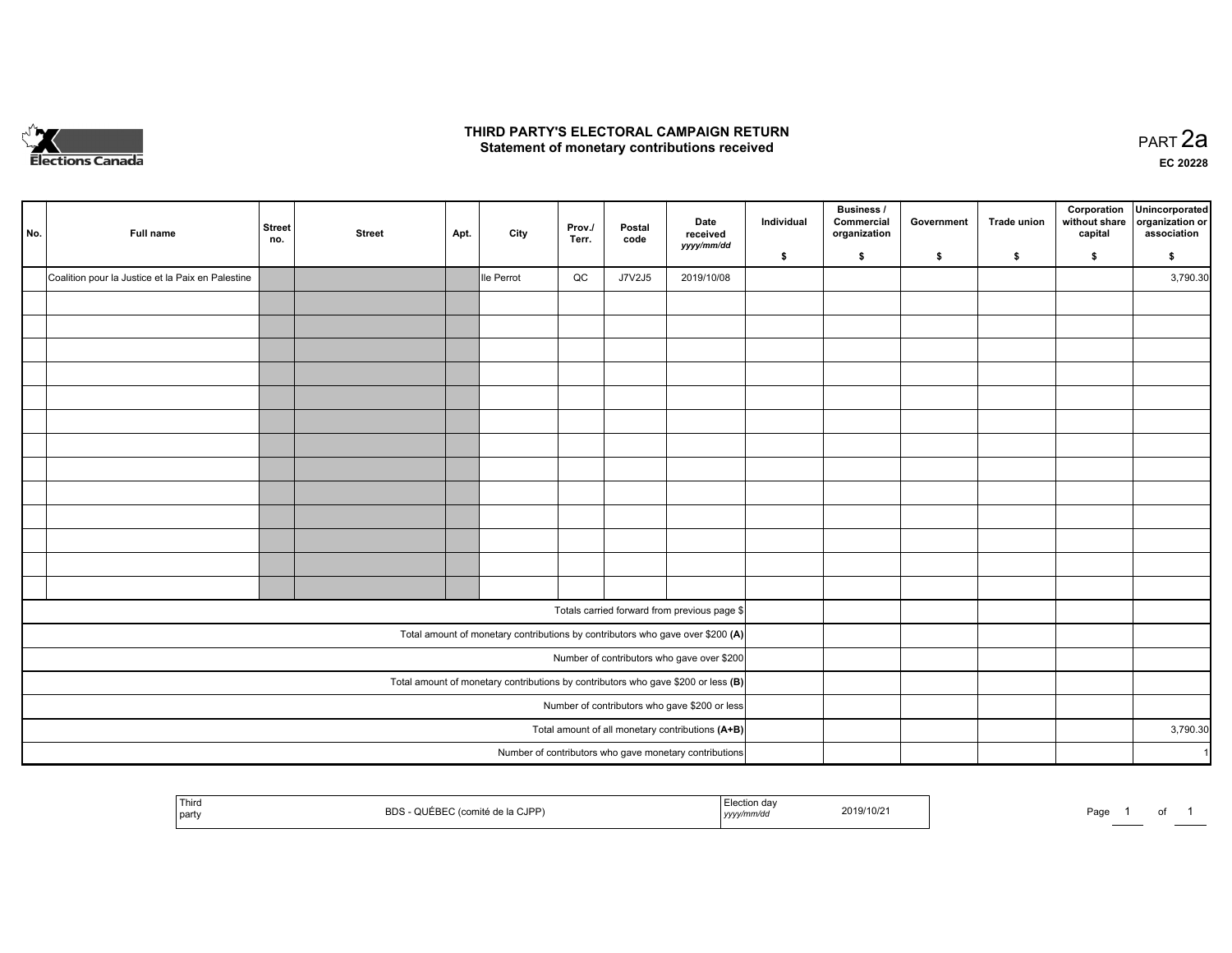

## **THIRD PARTY'S ELECTORAL CAMPAIGN RETURN**  THIRD PARTY'S ELECTORAL CAMPAIGN RETURN<br>Statement of non-monetary contributions received

| No. | Full name | <b>Street</b><br>no. | <b>Street</b> | Apt. | City | Prov.<br>Terr. | Postal<br>code | Date<br>received<br>yyyy/mm/dd                                                          | Individual | <b>Business /</b><br>Commercial<br>organization | Government | Trade union | Corporation<br>without share<br>capital | Unincorporated<br>organization or<br>association |
|-----|-----------|----------------------|---------------|------|------|----------------|----------------|-----------------------------------------------------------------------------------------|------------|-------------------------------------------------|------------|-------------|-----------------------------------------|--------------------------------------------------|
|     |           |                      |               |      |      |                |                |                                                                                         | \$         | \$                                              | \$         | \$          | \$                                      | \$                                               |
|     |           |                      |               |      |      |                |                |                                                                                         |            |                                                 |            |             |                                         |                                                  |
|     |           |                      |               |      |      |                |                |                                                                                         |            |                                                 |            |             |                                         |                                                  |
|     |           |                      |               |      |      |                |                |                                                                                         |            |                                                 |            |             |                                         |                                                  |
|     |           |                      |               |      |      |                |                |                                                                                         |            |                                                 |            |             |                                         |                                                  |
|     |           |                      |               |      |      |                |                |                                                                                         |            |                                                 |            |             |                                         |                                                  |
|     |           |                      |               |      |      |                |                |                                                                                         |            |                                                 |            |             |                                         |                                                  |
|     |           |                      |               |      |      |                |                |                                                                                         |            |                                                 |            |             |                                         |                                                  |
|     |           |                      |               |      |      |                |                |                                                                                         |            |                                                 |            |             |                                         |                                                  |
|     |           |                      |               |      |      |                |                |                                                                                         |            |                                                 |            |             |                                         |                                                  |
|     |           |                      |               |      |      |                |                |                                                                                         |            |                                                 |            |             |                                         |                                                  |
|     |           |                      |               |      |      |                |                |                                                                                         |            |                                                 |            |             |                                         |                                                  |
|     |           |                      |               |      |      |                |                |                                                                                         |            |                                                 |            |             |                                         |                                                  |
|     |           |                      |               |      |      |                |                |                                                                                         |            |                                                 |            |             |                                         |                                                  |
|     |           |                      |               |      |      |                |                |                                                                                         |            |                                                 |            |             |                                         |                                                  |
|     |           |                      |               |      |      |                |                |                                                                                         |            |                                                 |            |             |                                         |                                                  |
|     |           |                      |               |      |      |                |                | Totals carried forward from previous page \$                                            |            |                                                 |            |             |                                         |                                                  |
|     |           |                      |               |      |      |                |                | Total amount of non-monetary contributions by contributors who gave over \$200 (A)      |            |                                                 |            |             |                                         |                                                  |
|     |           |                      |               |      |      |                |                | Number of contributors who gave over \$200                                              |            |                                                 |            |             |                                         |                                                  |
|     |           |                      |               |      |      |                |                | Total amount of non-monetary contributions by contributors who gave \$200 or less $(B)$ |            |                                                 |            |             |                                         |                                                  |
|     |           |                      |               |      |      |                |                | Number of contributors who gave \$200 or less                                           |            |                                                 |            |             |                                         |                                                  |
|     |           |                      |               |      |      |                |                | Total amount of all non-monetary contributions (A+B)                                    |            |                                                 |            |             |                                         |                                                  |
|     |           |                      |               |      |      |                |                | Number of contributors who gave non-monetary contributions                              |            |                                                 |            |             |                                         |                                                  |
|     |           |                      |               |      |      |                |                |                                                                                         |            |                                                 |            |             |                                         |                                                  |

| <sup>!</sup> Thira<br>  part | C IDD)<br>י הה<br>--<br>▫ | . ction∾'<br>2019/10/2<br>yyyymmvaa | Page |
|------------------------------|---------------------------|-------------------------------------|------|
|------------------------------|---------------------------|-------------------------------------|------|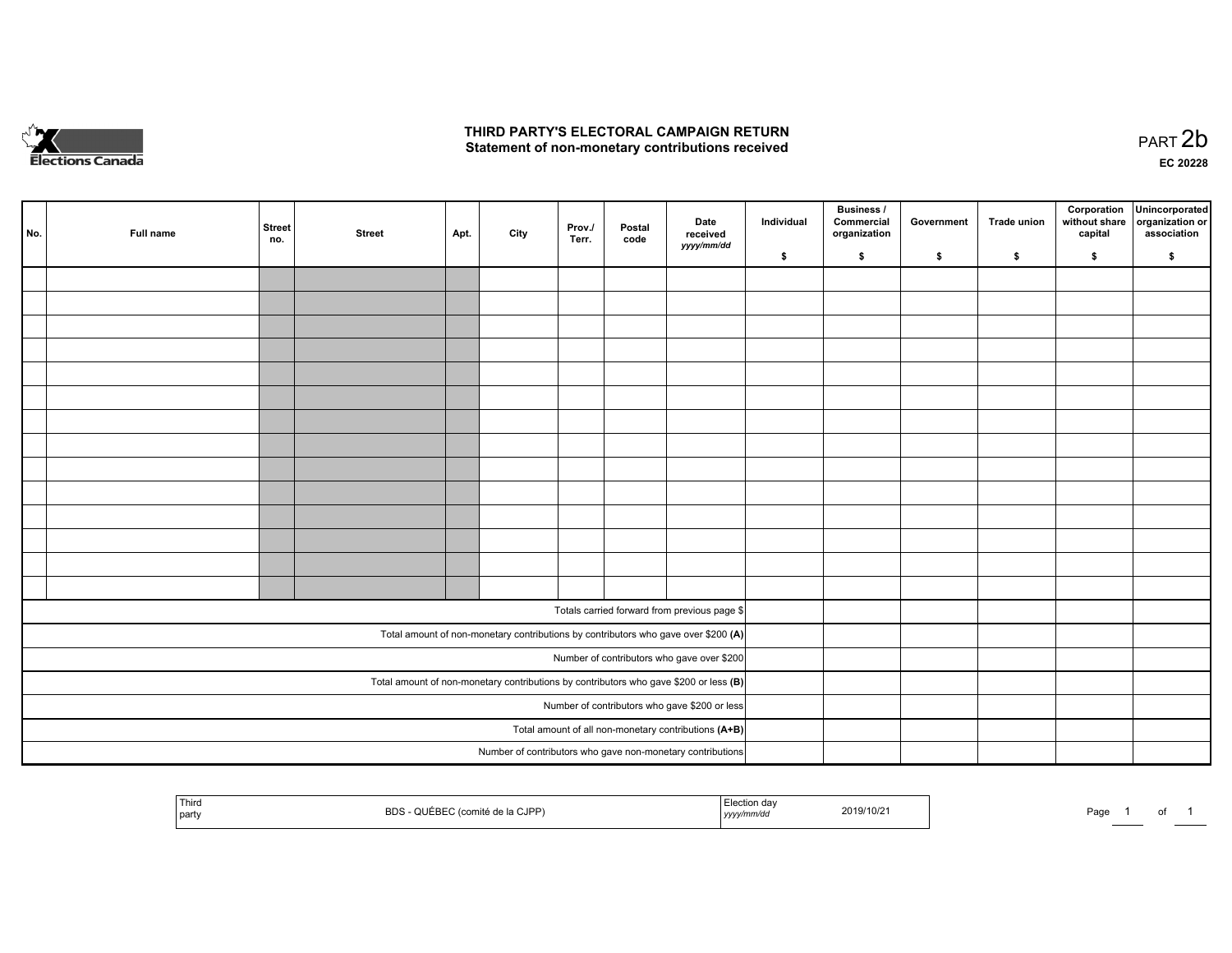

## **THIRD PARTY'S ELECTORAL CAMPAIGN RETURN STATE:** PRACT OF OPPRESS TO PART 2C STATE STATE STATE STATE STATE STATE STATE STATE STATE STATE STATE STATE STA<br>PART 2C Statement of operating loans received

**EC 20228**

| No. | Full name | <b>Street</b><br>no. | <b>Street</b> | Apt. | City | Prov./<br>Terr. | Postal<br>code | Date<br>received                                                | Individual | <b>Business /</b><br>Commercial<br>organization | Government | <b>Trade union</b> | Corporation<br>capital | Unincorporated<br>without share   organization or<br>association |
|-----|-----------|----------------------|---------------|------|------|-----------------|----------------|-----------------------------------------------------------------|------------|-------------------------------------------------|------------|--------------------|------------------------|------------------------------------------------------------------|
|     |           |                      |               |      |      |                 |                | yyyy/mm/dd                                                      | \$         | \$                                              | \$         | \$                 | \$                     | \$                                                               |
|     |           |                      |               |      |      |                 |                |                                                                 |            |                                                 |            |                    |                        |                                                                  |
|     |           |                      |               |      |      |                 |                |                                                                 |            |                                                 |            |                    |                        |                                                                  |
|     |           |                      |               |      |      |                 |                |                                                                 |            |                                                 |            |                    |                        |                                                                  |
|     |           |                      |               |      |      |                 |                |                                                                 |            |                                                 |            |                    |                        |                                                                  |
|     |           |                      |               |      |      |                 |                |                                                                 |            |                                                 |            |                    |                        |                                                                  |
|     |           |                      |               |      |      |                 |                |                                                                 |            |                                                 |            |                    |                        |                                                                  |
|     |           |                      |               |      |      |                 |                |                                                                 |            |                                                 |            |                    |                        |                                                                  |
|     |           |                      |               |      |      |                 |                |                                                                 |            |                                                 |            |                    |                        |                                                                  |
|     |           |                      |               |      |      |                 |                |                                                                 |            |                                                 |            |                    |                        |                                                                  |
|     |           |                      |               |      |      |                 |                |                                                                 |            |                                                 |            |                    |                        |                                                                  |
|     |           |                      |               |      |      |                 |                |                                                                 |            |                                                 |            |                    |                        |                                                                  |
|     |           |                      |               |      |      |                 |                |                                                                 |            |                                                 |            |                    |                        |                                                                  |
|     |           |                      |               |      |      |                 |                |                                                                 |            |                                                 |            |                    |                        |                                                                  |
|     |           |                      |               |      |      |                 |                |                                                                 |            |                                                 |            |                    |                        |                                                                  |
|     |           |                      |               |      |      |                 |                | Totals carried forward from previous page \$                    |            |                                                 |            |                    |                        |                                                                  |
|     |           |                      |               |      |      |                 |                | Total amount of loans by lenders who provided over \$200 (A)    |            |                                                 |            |                    |                        |                                                                  |
|     |           |                      |               |      |      |                 |                | Number of lenders who provided over \$200                       |            |                                                 |            |                    |                        |                                                                  |
|     |           |                      |               |      |      |                 |                | Total amount of loans by lenders who provided \$200 or less (B) |            |                                                 |            |                    |                        |                                                                  |
|     |           |                      |               |      |      |                 |                | Number of lenders who provided \$200 or less                    |            |                                                 |            |                    |                        |                                                                  |
|     |           |                      |               |      |      |                 |                | Total amount of all loans (A+B)                                 |            |                                                 |            |                    |                        |                                                                  |
|     |           |                      |               |      |      |                 |                | Number of all lenders who provided loans                        |            |                                                 |            |                    |                        |                                                                  |

| Third<br>party | <b>BDS</b><br>CJPP) | ™ection dav<br>.<br>mm/ac<br>$ $ yyyy $\theta$ | 2019/10/21 | Page | _____ |  |
|----------------|---------------------|------------------------------------------------|------------|------|-------|--|
|----------------|---------------------|------------------------------------------------|------------|------|-------|--|

Page 1 of 1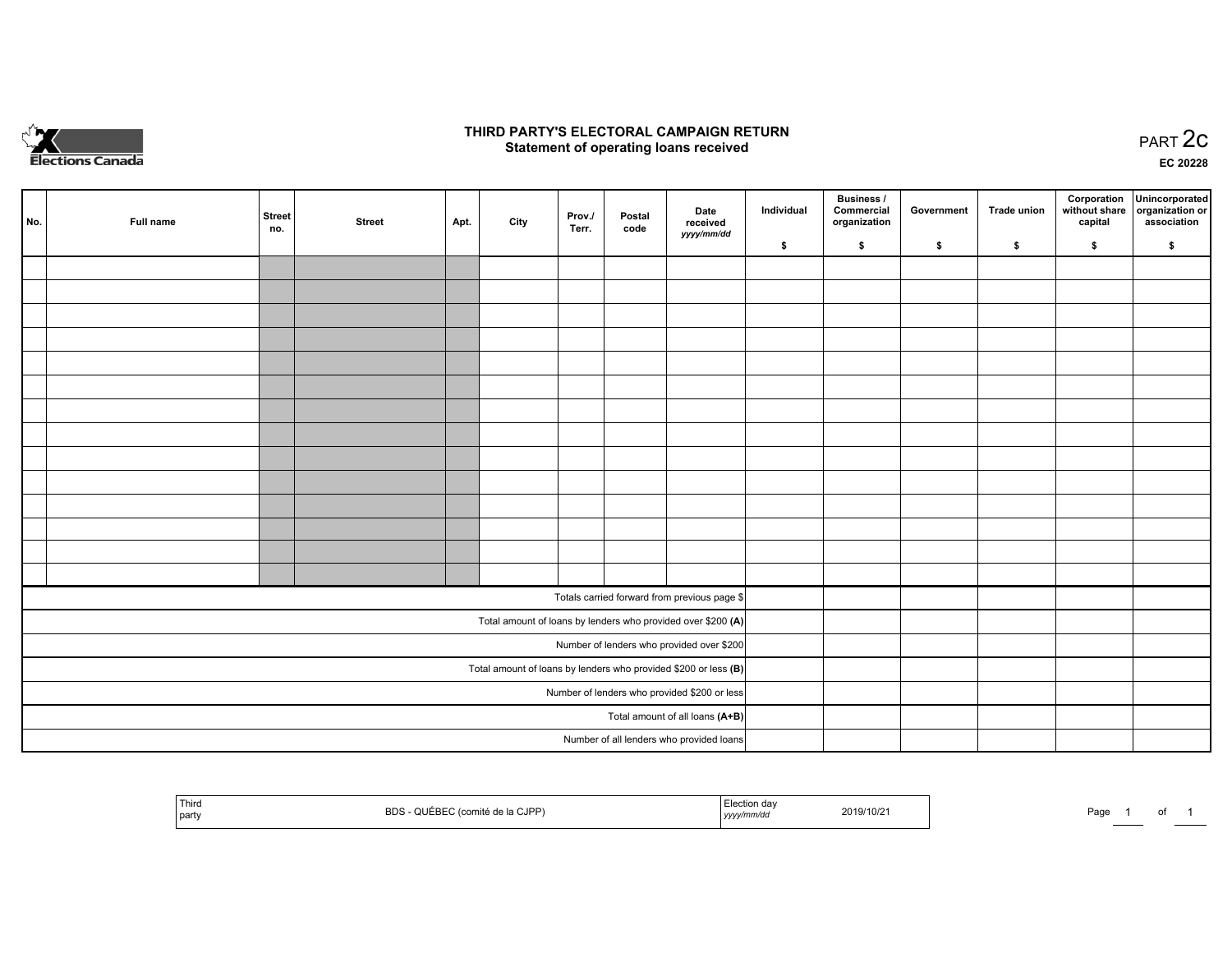

# **THIRD PARTY'S ELECTORAL CAMPAIGN RETURN S** ELECTORAL CAMPAIGN RETURN<br>Summary of inflows PART 2d

| No.   | Type of contributor / lender                 | Monetary<br>contributions<br>(Part 2a) | Non-monetary<br>contributions<br>(Part 2b) | Loans<br>(Part 2c) | <b>Total</b> | Number of<br>contributors and<br>lenders |
|-------|----------------------------------------------|----------------------------------------|--------------------------------------------|--------------------|--------------|------------------------------------------|
|       |                                              | \$                                     | \$                                         | \$                 | \$           |                                          |
| 1.    | Individuals                                  |                                        |                                            |                    |              |                                          |
|       | 2. Businesses / Commercial organizations     |                                        |                                            |                    |              |                                          |
| 3.    | Governments                                  |                                        |                                            |                    |              |                                          |
| 4.    | Trade unions                                 |                                        |                                            |                    |              |                                          |
| 5.    | Corporations without share capital           |                                        |                                            |                    |              |                                          |
| 6.    | Unincorporated organizations or associations | 3,790.30                               |                                            |                    | 3,790.30     |                                          |
|       | 7.   Total (items 1 to 6)                    |                                        |                                            |                    | 3,790.30     |                                          |
| Total |                                              |                                        |                                            |                    |              |                                          |
|       | 8. Amount of third party's resources used    |                                        |                                            |                    | 3,790.30     |                                          |
| 9.    | Grand total (items 7 and 8)                  |                                        |                                            |                    | 3,790.30     |                                          |

| Third<br>party | <b>BDS</b><br>e de la CJPP`<br>$F^F$ REC<br>$\sim$<br>(comité | . Election dav<br>yyyy/mm/dd | 2019/10/21 |
|----------------|---------------------------------------------------------------|------------------------------|------------|
|----------------|---------------------------------------------------------------|------------------------------|------------|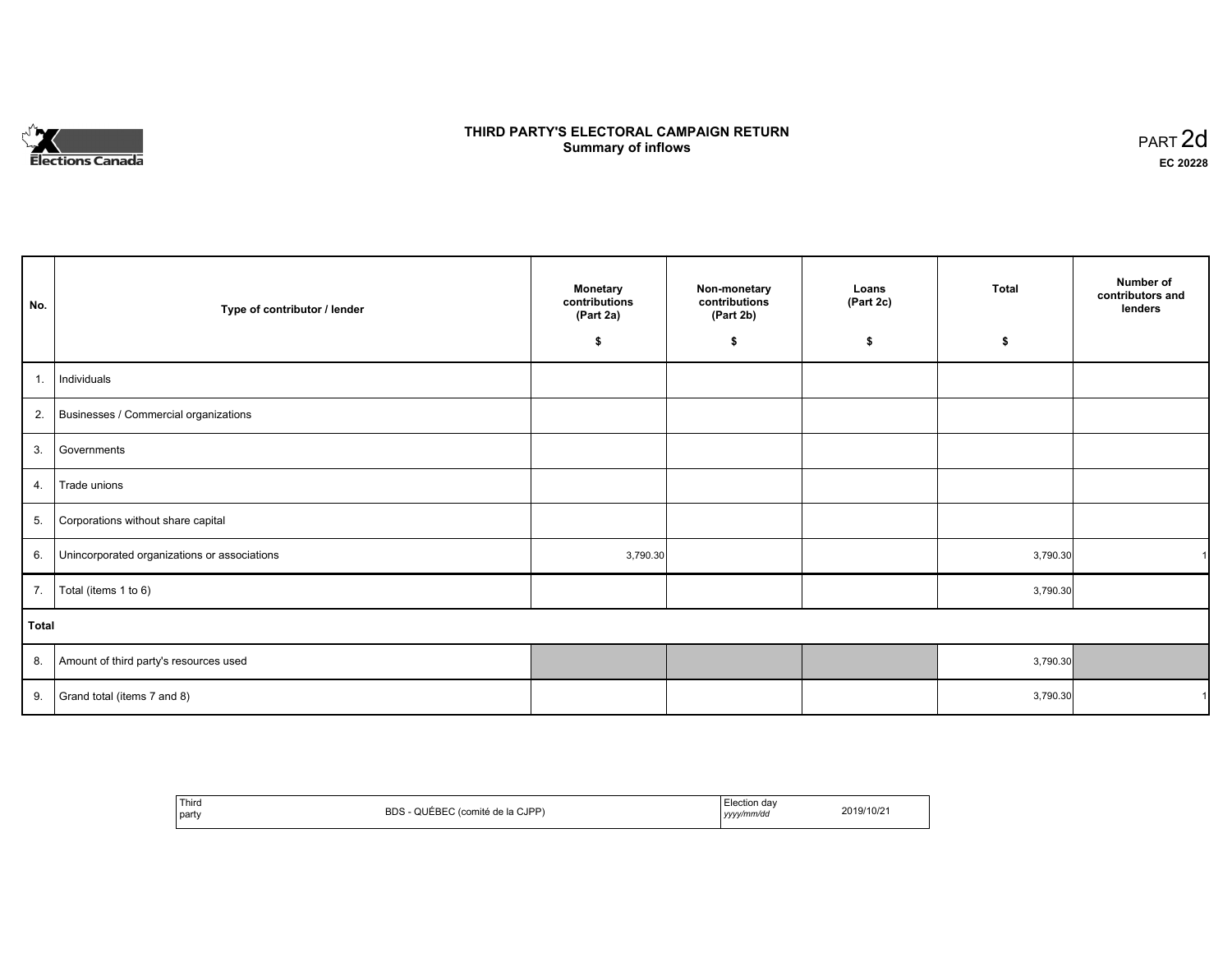

# **THIRD PARTY'S ELECTORAL CAMPAIGN RETURN Statement of expenses incurred for regulated activities that take place during the pre-election period**  *(Only applicable to a fixed-date general election)*

For a list of expense types, expense categories and expense subcategories, refer to Annex II in the Instructions.

| No.      | Date<br>incurred<br>yyyy/mm/dd | ED Code<br>(if applicable) | Supplier | <b>Expense type</b> | <b>Expense</b><br>category | Expense<br>subcategory | Starting date<br>of activity,<br>advertisement<br>or survey<br>yyyy/mm/dd | Ending date<br>of activity,<br>advertisement<br>or survey<br>yyyy/mm/dd | Place of activity or<br>advertisement        | <b>Expense amount</b><br>\$ |
|----------|--------------------------------|----------------------------|----------|---------------------|----------------------------|------------------------|---------------------------------------------------------------------------|-------------------------------------------------------------------------|----------------------------------------------|-----------------------------|
|          |                                |                            |          |                     |                            |                        |                                                                           |                                                                         |                                              |                             |
|          |                                |                            |          |                     |                            |                        |                                                                           |                                                                         |                                              |                             |
|          |                                |                            |          |                     |                            |                        |                                                                           |                                                                         |                                              |                             |
|          |                                |                            |          |                     |                            |                        |                                                                           |                                                                         |                                              |                             |
|          |                                |                            |          |                     |                            |                        |                                                                           |                                                                         |                                              |                             |
|          |                                |                            |          |                     |                            |                        |                                                                           |                                                                         |                                              |                             |
|          |                                |                            |          |                     |                            |                        |                                                                           |                                                                         |                                              |                             |
|          |                                |                            |          |                     |                            |                        |                                                                           |                                                                         |                                              |                             |
|          |                                |                            |          |                     |                            |                        |                                                                           |                                                                         |                                              |                             |
|          |                                |                            |          |                     |                            |                        |                                                                           |                                                                         |                                              |                             |
|          |                                |                            |          |                     |                            |                        |                                                                           |                                                                         |                                              |                             |
|          |                                |                            |          |                     |                            |                        |                                                                           |                                                                         |                                              |                             |
|          |                                |                            |          |                     |                            |                        |                                                                           |                                                                         |                                              |                             |
|          |                                |                            |          |                     |                            |                        |                                                                           |                                                                         |                                              |                             |
|          |                                |                            |          |                     |                            |                        |                                                                           |                                                                         |                                              |                             |
|          |                                |                            |          |                     |                            |                        |                                                                           |                                                                         |                                              |                             |
|          |                                |                            |          |                     |                            |                        |                                                                           |                                                                         |                                              |                             |
|          |                                |                            |          |                     |                            |                        |                                                                           |                                                                         | Totals carried forward from previous page \$ |                             |
| Total \$ |                                |                            |          |                     |                            |                        |                                                                           |                                                                         |                                              |                             |

| Third      |           | Doo.    |
|------------|-----------|---------|
|            | 2019/10/2 | ∽aur    |
| <b>BDS</b> |           | $\cdot$ |
| וססו ר     | ,,,,      |         |
|            |           |         |
| party      |           |         |

PART 3a **EC 20228**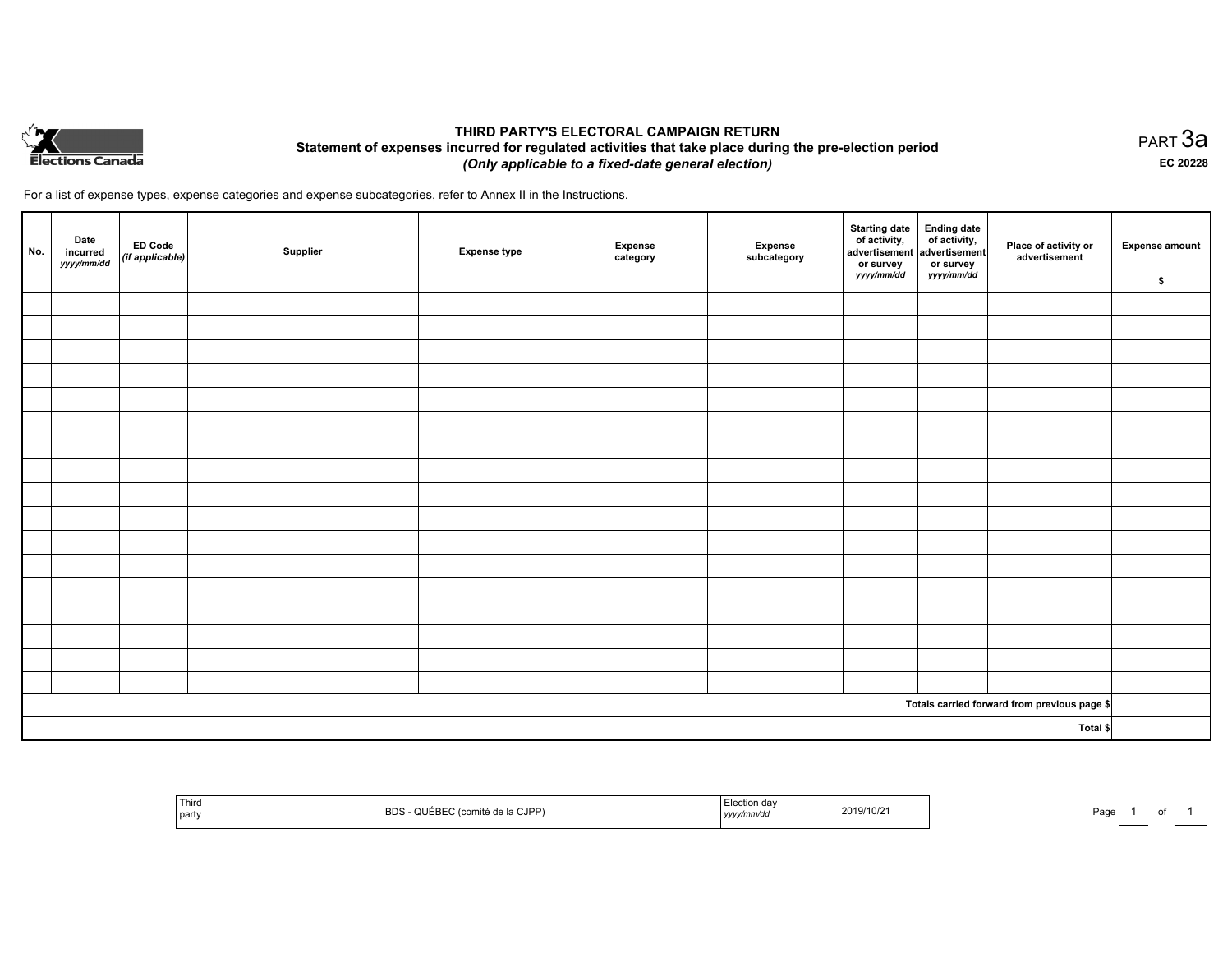

# **THIRD PARTY'S ELECTORAL CAMPAIGN RETURN Statement of expenses incurred for regulated activities that take place during the election period**<br>PART  $3\mathsf{b}$

**EC 20228**

1 of 1

For a list of expense types, expense categories and expense subcategories, refer to Annex II in the Instructions.

| No.             | Date<br>incurred<br>yyyy/mm/dd | <b>ED Code</b><br>(if applicable) | Supplier                               | <b>Expense type</b>     | Expense<br>category | Expense<br>subcategory | <b>Starting date</b><br>of activity,<br>advertisement<br>or survey<br>yyyy/mm/dd | <b>Ending date</b><br>of activity,<br>advertisement<br>or survey<br>yyyy/mm/dd | Place of activity or<br>advertisement        | <b>Expense amount</b><br>\$ |
|-----------------|--------------------------------|-----------------------------------|----------------------------------------|-------------------------|---------------------|------------------------|----------------------------------------------------------------------------------|--------------------------------------------------------------------------------|----------------------------------------------|-----------------------------|
|                 | 2019/10/03                     |                                   | Optik Design                           | <b>Election Posters</b> |                     |                        | 2019/10/08                                                                       | 2019/10/21                                                                     | 3 Montreal ridings                           | 2,839.88                    |
| $\overline{2}$  | 2019/10/10                     |                                   | Centre St-Pierre                       | Press Conference Room   |                     |                        | 2019/10/10                                                                       | 2019/10/10                                                                     | Montreal                                     | 126.89                      |
| $\mathbf{3}$    | 2019/10/09                     |                                   | <b>CNW Newswire</b>                    | <b>Press Release</b>    |                     |                        | 2019/10/08                                                                       | 2019/10/08                                                                     | Quebec (Province)                            | 546.13                      |
| $\overline{4}$  | 2019/10/10                     |                                   | <b>CNW Newswire</b>                    | Repeat of Press Release |                     |                        | 2019/10/09                                                                       | 2019/10/09                                                                     | Province Quebec                              | 114.98                      |
| $5\phantom{.0}$ | 2019/10/15                     |                                   | Katasoho Printing                      | Flyers                  |                     |                        | 2019/10/15                                                                       | 2019/10/21                                                                     | Montreal                                     | 155.22                      |
| 6               | 2019/10/31                     |                                   | Caisse D'economie solidaire Desjardins | Fees election account   |                     |                        | 2019/10/31                                                                       | 2019/10/31                                                                     | Montreal                                     | 7.20                        |
|                 |                                |                                   |                                        |                         |                     |                        |                                                                                  |                                                                                |                                              |                             |
|                 |                                |                                   |                                        |                         |                     |                        |                                                                                  |                                                                                |                                              |                             |
|                 |                                |                                   |                                        |                         |                     |                        |                                                                                  |                                                                                |                                              |                             |
|                 |                                |                                   |                                        |                         |                     |                        |                                                                                  |                                                                                |                                              |                             |
|                 |                                |                                   |                                        |                         |                     |                        |                                                                                  |                                                                                |                                              |                             |
|                 |                                |                                   |                                        |                         |                     |                        |                                                                                  |                                                                                |                                              |                             |
|                 |                                |                                   |                                        |                         |                     |                        |                                                                                  |                                                                                |                                              |                             |
|                 |                                |                                   |                                        |                         |                     |                        |                                                                                  |                                                                                |                                              |                             |
|                 |                                |                                   |                                        |                         |                     |                        |                                                                                  |                                                                                |                                              |                             |
|                 |                                |                                   |                                        |                         |                     |                        |                                                                                  |                                                                                |                                              |                             |
|                 |                                |                                   |                                        |                         |                     |                        |                                                                                  |                                                                                |                                              |                             |
|                 |                                |                                   |                                        |                         |                     |                        |                                                                                  |                                                                                | Totals carried forward from previous page \$ |                             |
| Total \$        |                                |                                   |                                        |                         |                     |                        |                                                                                  | 3,790.30                                                                       |                                              |                             |

| Third<br>- IPP<br>  party<br>∵ب⊔ت<br>the contract of the contract of the contract of the contract of the contract of<br>,,,,, uc<br>,,,,, | 0.2 <sub>n</sub><br>≃י<br>ayc |
|-------------------------------------------------------------------------------------------------------------------------------------------|-------------------------------|
|-------------------------------------------------------------------------------------------------------------------------------------------|-------------------------------|